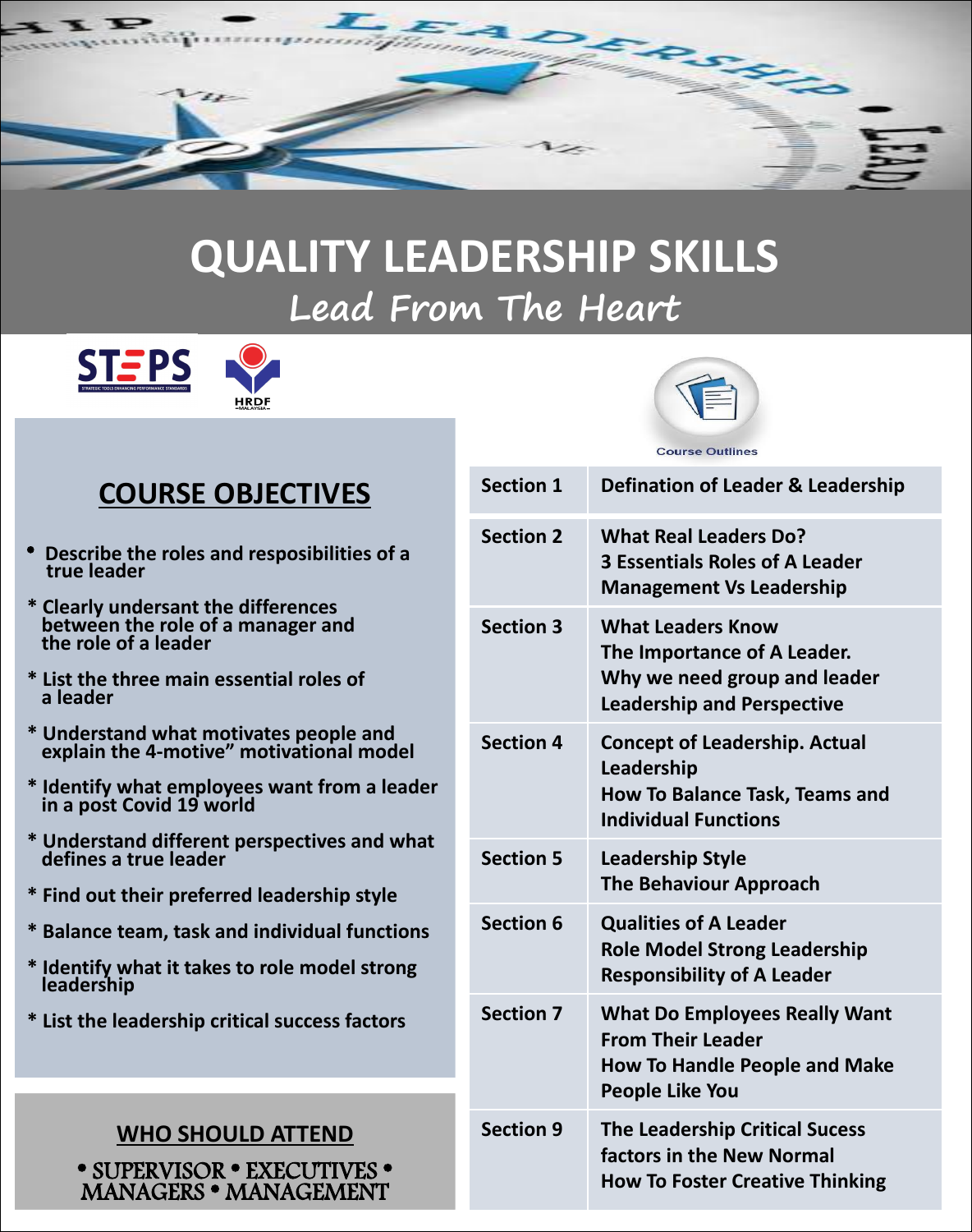

#### **About Our Company**

We specialize in Training and Human Capital Development, for both management and technical skills. In addition to the extensive industrial experience in human resources management, we have a pool of experts in our faculty specializing in specific areas that serve organizations of numerous industries. Member of HRDF

### **STEPS : Strategic Tools Enhancing Performances Standards**

- S Strategic using specific SMART tools
- T Translate this SMART Tools using analytical score card.
- E Establish measurable base line metrics .
- 
- P Performances effective implementation and rewards .<br>S Strive towards perfection Process of continues improvements .



### **The Trainer - Evan Tzivanakis**

Education Background : MBA Leeds Metropolitan University, UK in 2003 Working Experience :

- Evan Tzivanakis is a serial entrepreneur, business owner and business coach with 15 years experience in the Corporate World and lived and work in 8 countries before.

- Currently owns and runs three businesses; a financial brokerage is Asia, a boutique B&B in Greece and a Business Coaching Enterprise in Asia.

- He also helps entrepreneurs and new leaders unleash their potential by offering the most innovative, educational and energetic coach and training programmes.

- HRDF Accredited Trainer

# TRAINING DETAILS

| <b>DATE</b>      | To Be Confirmed for IN-HOUSE TRAINING or PUBLIC PROGRAM                   |
|------------------|---------------------------------------------------------------------------|
| <b>NO OF DAY</b> | 2 DAYS                                                                    |
| <b>VENUE</b>     | In House Trainig                                                          |
| <b>TIME</b>      | $9.00$ am to $5.00$ pm                                                    |
| <b>FEES</b>      | RM8,000- (In-House Training) -HRDF Claimable                              |
| <b>ENQUIRY</b>   | MR. RAMES GOPAL * 012-312 2878<br>MS ROZAIDA * 03-8081 1868, 012-472 2878 |